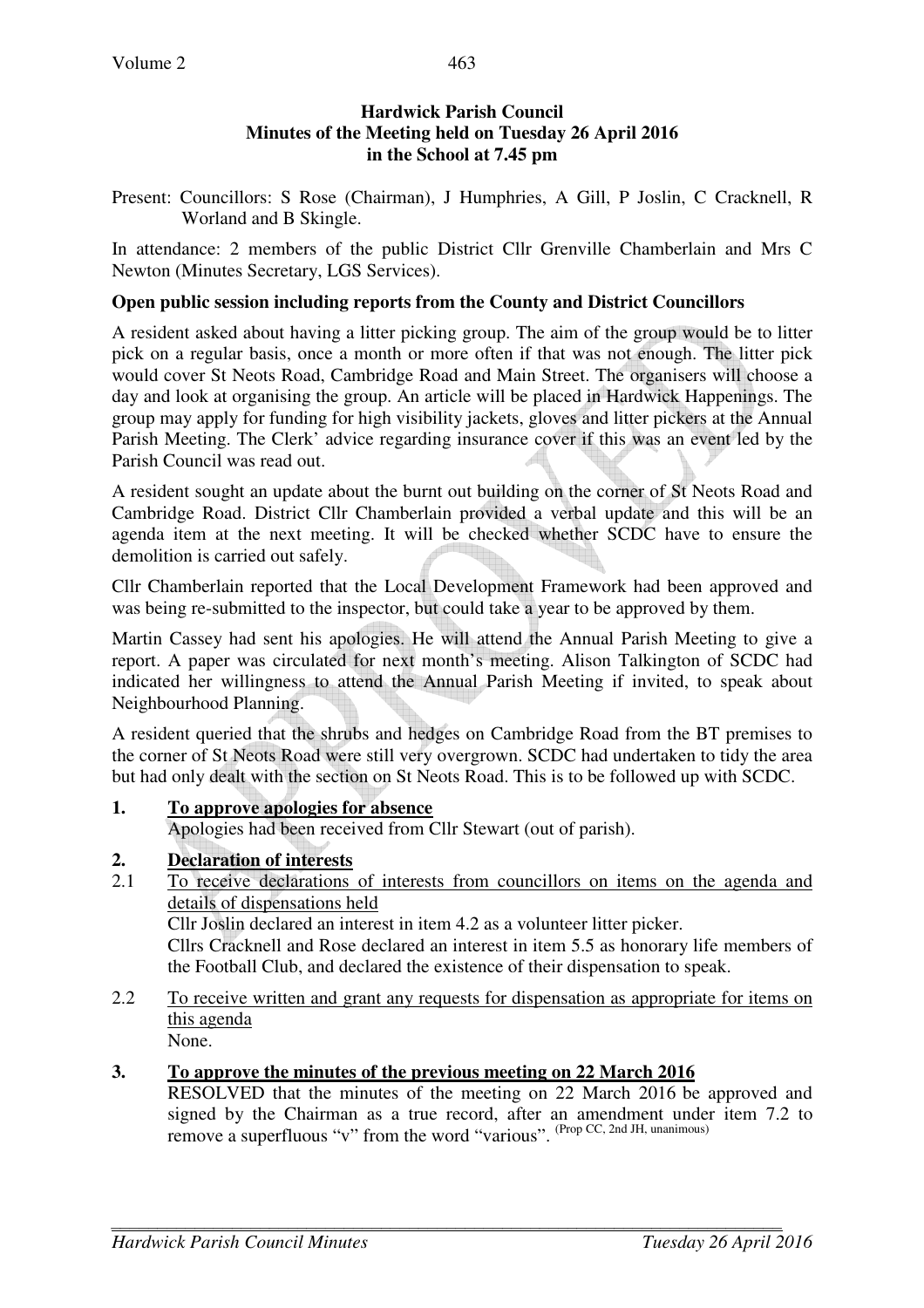#### **4. Matters arising and carried forward from the last or previous meetings for discussion/decisions**

4.1 (5.1) To consider quotations for supply and installation of litter bins in four locations RESOLVED given the failure to supply the bin ordered from SCDC for the site opposite the Hardwick turn, to cancel the order and to replace it with a new bin to be purchased. (Prop SR, 2nd PJ, unanimous)

RESOLVED to order three dark green Topsy 2000 bins from Glasdon, up to a total cost of £395.00 plus VAT per bin, subject to Cllr Worland checking beforehand whether concrete bases are already in place at all or any of the locations, at the bus shelter opposite 33 St Neots Road, by the lay-by leading towards Cambridge, and opposite the Hardwick turn.

RESOLVED to delegate to the Clerk to accept the cheapest quote for installation. <sup>(Prop</sup> JH, 2nd BS, unanimous)

4.2 (5.2) Litter picking group – to consider the legal and insurance implications

RESOLVED, having noted the advice received from the Clerk, that the litter picking group should advise the Parish Council of the next proposed date for a litter pick. RESOLVED to approve up to £250 for training and equipment, having checked with SCDC whether they hire out equipment. (Prop SR, 2nd JH, carried with 6 in favour and 1 abstention) RESOLVED to appoint the Chairman to carry out the litter picker's review and

discuss any issues with him. (Prop CC, 2nd PJ, carried with 6 in favour and 1 abstention)

- 4.3 (5.4) Resident request for "No cycling signs" at Grenadier Walk to consider response from CCC RESOLVED, noting the advice received from CCC, to seek quotes for two signs reading "Cyclists please dismount". (Prop CC, 2nd AG, unanimous)
- 4.4 (7.1) Neighbourhood Planning to consider if Alison Talkington of SCDC should be invited to a meeting RESOLVED, given that she has indicated she would be willing to attend, to invite Alison Talkington to a forthcoming meeting, to discuss Neighbourhood Planning. <sup>(Prop</sup>) AG, 2nd PJ, carried with 5 in favour and 2 abstentions)
- 4.5 (7.3) To consider correspondence from the Connections Bus Project RESOLVED, having also received correspondence from the Evangelical Church, which also runs a youth group, not to take up the service from the Connections Bus Project. <sup>(Prop RW, 2nd BS, unanimous)</sup>
- 4.6 (8.2) Rubber surround on Egremont Road swing handles to consider quotations received RESOLVED to accept the quotation from RPM to replace two swing seats at a cost of £150.00 each. (Prop RW, 2nd JH, unanimous)
- 4.7 To consider quotations for a tree survey RESOLVED to accept the quotation from Eastern Tree Surgery with digital mapping for the sum of £836.40 and to include inspection of the trees at Sudeley Grove in the survey. (Prop AG, 2nd PJ, unanimous)
- 4.8 (4.0.1) Street light SC12 outside the Pavilion RESOLVED to receive the Chairman's verbal report that Balfour Beatty had not received the report on the light despite this being reported several times on the CCC website. Balfour Beatty had undertaken to look at the light. The Chairman will write if there has been no progress in a couple of weeks.
- 4.9 Land adjacent to St Mary's Church play area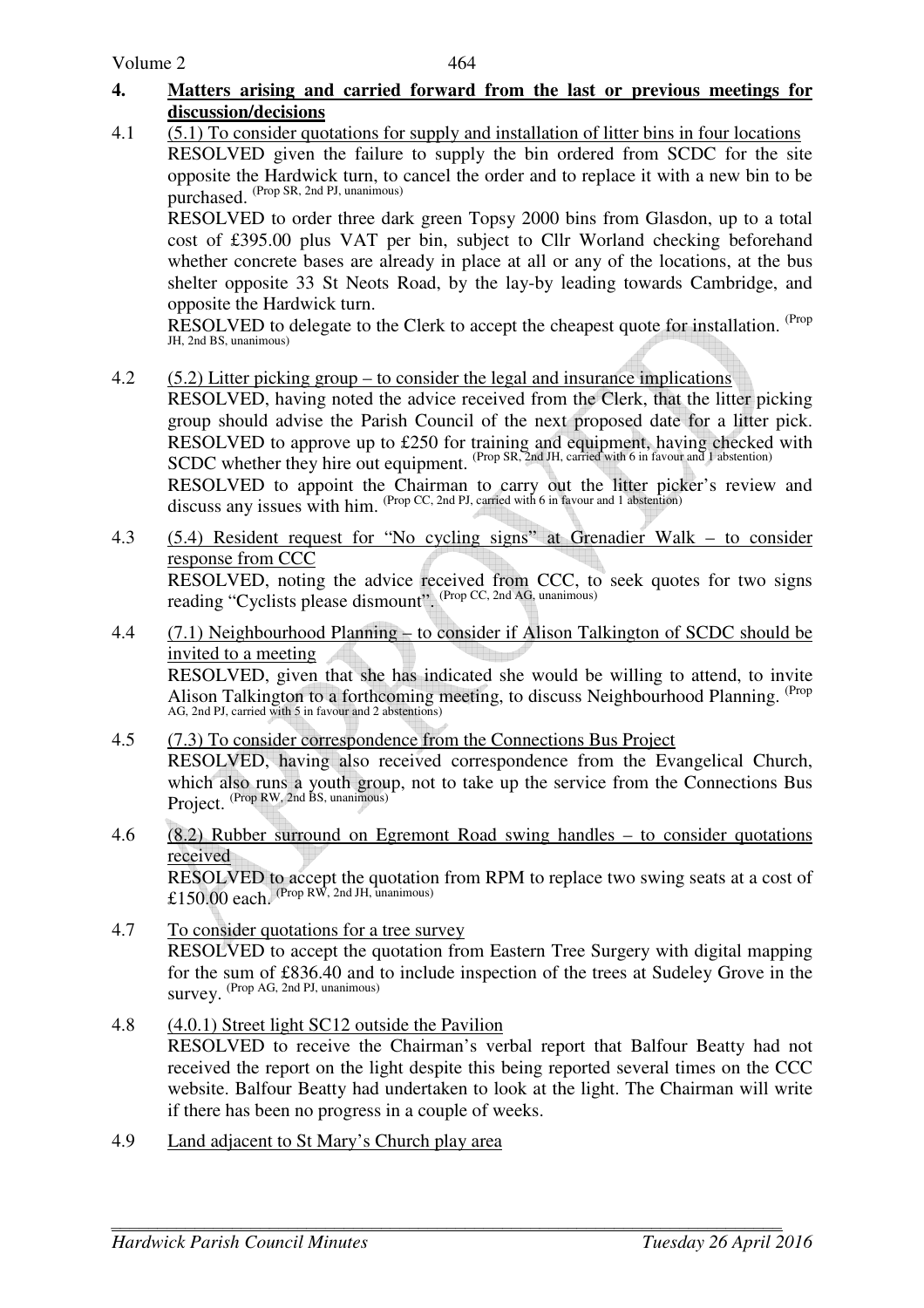#### Volume 2

465

 RESOLVED in response to Caroline Chivers request to meet with a member to appoint the Chairman to meet with Chivers Farms. (Prop JH, 2nd PJ, carried with 6 in favour and 1 abstention)

4.10 It was noted that the Dyno-Rod survey at the pavilion had been carried out and the report was awaited. This will be considered at the next meeting.

## **5. Correspondence/communications received**

- 5.1 St Mary's Church request for financial support RESOLVED, having considered the request from St Mary's Church for a donation for the insurance premium, and in accordance with its powers under Section 137 of the Local Government Act 1972, to donate the sum of £1583.60 to St Mary's Church, which, in the opinion of the Council, is in the interests of the village and its inhabitants. (Prop AG, 2nd PJ, carried with 5 in favour, 1 against and 1 abstention)
- 5.2 (7.3) Evangelical Church request for funding RESOLVED to defer this item to the next meeting.
- 5.3 East Anglia's Children's Hospices (EACH) request for funding RESOLVED that the Parish Council is unable to assist. (Prop CC, 2nd JH, unanimous)
- 5.4 MAGPAS request for donation RESOLVED that the Parish Council is unable to assist. (Prop CC, 2nd JH, unanimous)
- 5.5 Resident Complaint about footballers urinating on and around the playing field RESOLVED to write to the Chairman of the Football Clubs and ask them to remind players that this is unacceptable behaviour, and that in the future the shirt colour and number of the player will be taken.

RESOLVED to write to the resident to advise her of the Parish Council's action and to advise her that if she notices anything again to take the player's number and shirt colour.

#### **6. Planning Applications and Decision notices and tree works applications**

- 6.1 Planning applications received since the last meeting
- 6.1.1 S/0701/16/FL 119 Cambridge Road Demolish existing conservatory, garage conversion, single storey rear extension, replace flat roof, etc RESOLVED to recommend approval. (Prop AG, 2nd PJ, unanimous)
- 6.1.2 S/0799/16/FL 15 Pippin Walk Two storey side extension and single storey extension to front and rear RESOLVED to recommend approval. (Prop AG, 2nd PJ, unanimous)
- 6.1.3 S/0958/16/FL 5 Lark Rise Single storey double garage with workshop/tool store to rear Withdrawn.
- 6.1.4 S/0861/16/FL 77 Limes Road Proposed two storey side extension and replacement garage RESOLVED to recommend approval. (Prop AG, 2nd PJ, unanimous) Cllr Chamberlain left the meeting at 9.55 pm.
- 6.2 SCDC Decision Notices Details of planning permissions granted by SCDC or refusal notices since the last meeting can be viewed on the SCDC Planning Portal at http://plan.scambs.gov.uk/.
- 6.2.1 S/0827/16/LD 5 Lark Rise Lawful development certificate Building a garage and workshop to the area to the rear of existing house and driveway – Withdrawn. Noted.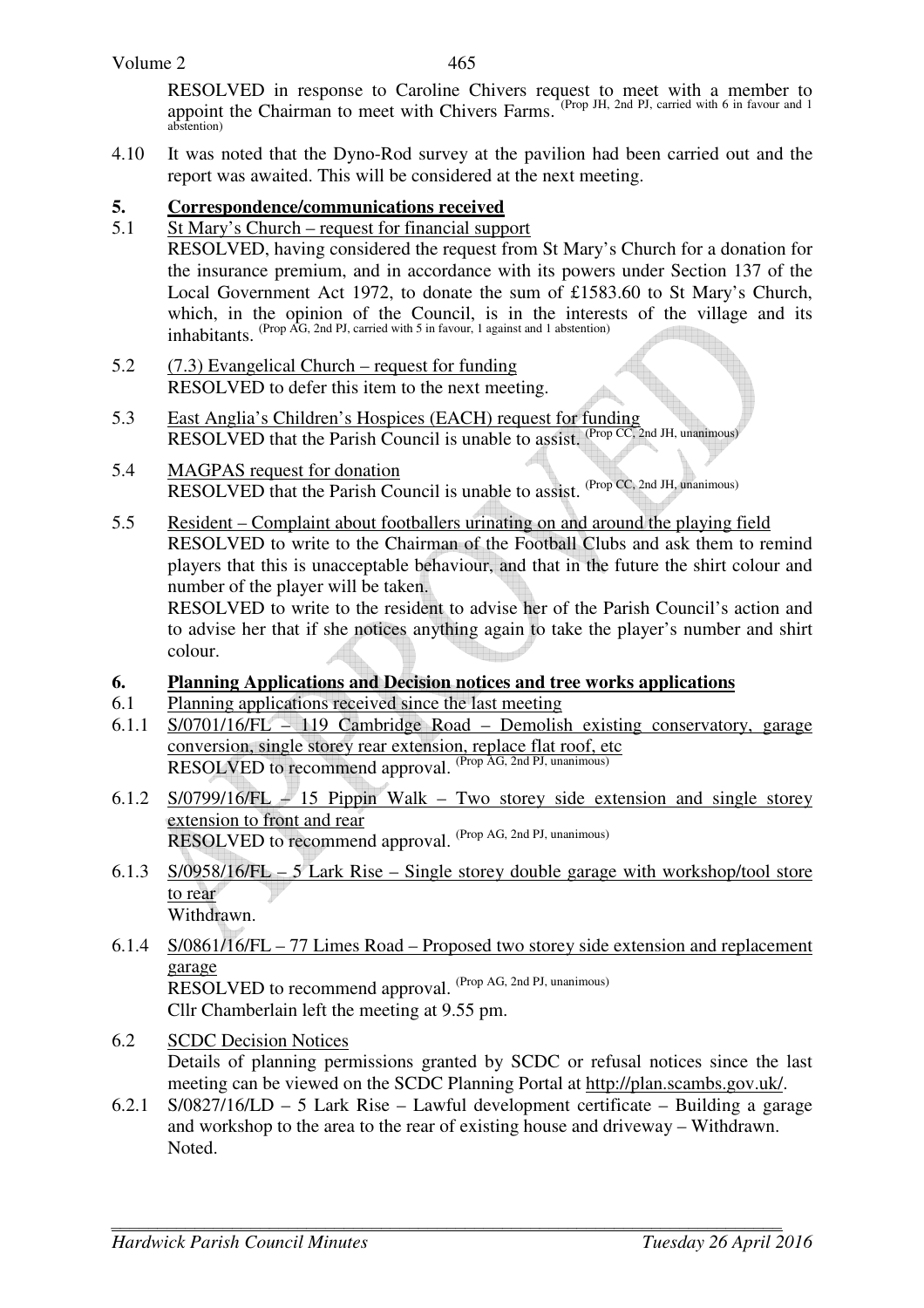#### Volume 2

- 6.2.2 S/1469/15/DC 27 St Neots Road Discharge of conditions Application for approval of details in respect of Discharge of Condition 3 (External materials), Condition 4 (Landscaping), Condition 7 (Boundary treatment), Condition 8 (Surface water drainage) and Condition 10 (Finished floor levels) of Planning Consernt S/1128/14/FL – Permission granted by SCDC. Noted.
- 6.3 Tree Works
- 6.3.1 16 Main Street RESOLVED that the Parish Council had no objections.
- 6.3.2 44 Main Street RESOLVED that the Parish Council had no objections.
- $\mathbb{Z}$ 6.3.3 Tree adjacent to 81 Bramley Way RESOLVED that Cllr Gill should call on the residents to let them know that they should contact St Neots Road residents as tree is not on Parish Council land.<sup>(Prop SR, 2nd</sup> BS, unanimous)
- **7. Members reports and items for information only**
- 7.1 Report on Village Plan committee meeting on 24 March RESOLVED to take Cllr Joslin's previously circulated report as read.
- 7.2 Proposal that the Parish Council considers the state of the walkway between the Church and Blue Lion RESOLVED to obtain a quotation for widening the path and resurfacing the walkway and to contact CCC to ask them to repair the path as this is a trip hazard especially at

night, and at two feet wide it is less than the width requirement and a major path in  $\frac{1}{2}$   $\frac{1}{2}$   $\frac{1}{2}$  (Prop JH, 2nd RW, unanimous) 7.3 (9) To consider placing a request for Speedwatch volunteer on the website and in

- Hardwick Happenings RESOLVED that this request should be placed on the website and that it will go in the next issue of Hardwick Happenings.
- 7.4 (9) P3 paths, signage and arrangements for putting up the waymarking signs RESOLVED to seek volunteers and to accept Cllr Worland's kind offer of assistance. Cllr Joslin will check where the signs are needed and this will be considered further at the next meeting.
- **8. Finance, procedure and risk assessment**
- 8.1 To consider any quotes for urgent work required because of risk RESOLVED to note that the Clerk had used her delegated powers to have the Main Street pond drain blockage cleared by Dyno-Rod at a cost of £276.00. Dyno-Rod had reported that it was blocked with tree roots.
- 8.2 To receive play areas and skate park inspection reports RESOLVED that Cllr Humphries will email photographs of the broken fencing at Egremont Road so repairs can be arranged. The see-saw is squeaky.
- 8.3 To receive the financial report and approve the payment of bills RESOLVED to receive the financial report and that the invoices and bank statements be checked before the cheques are signed. RESOLVED that the payments as listed in the finance report should be paid, plus Dyno-Rod (Pond drainage) £276.00. (Prop JH, 2nd PJ, unanimous) LGS Services (Payroll)  $£79.20$ Grounds by Rounds (Grass cutting)  $£675.30$